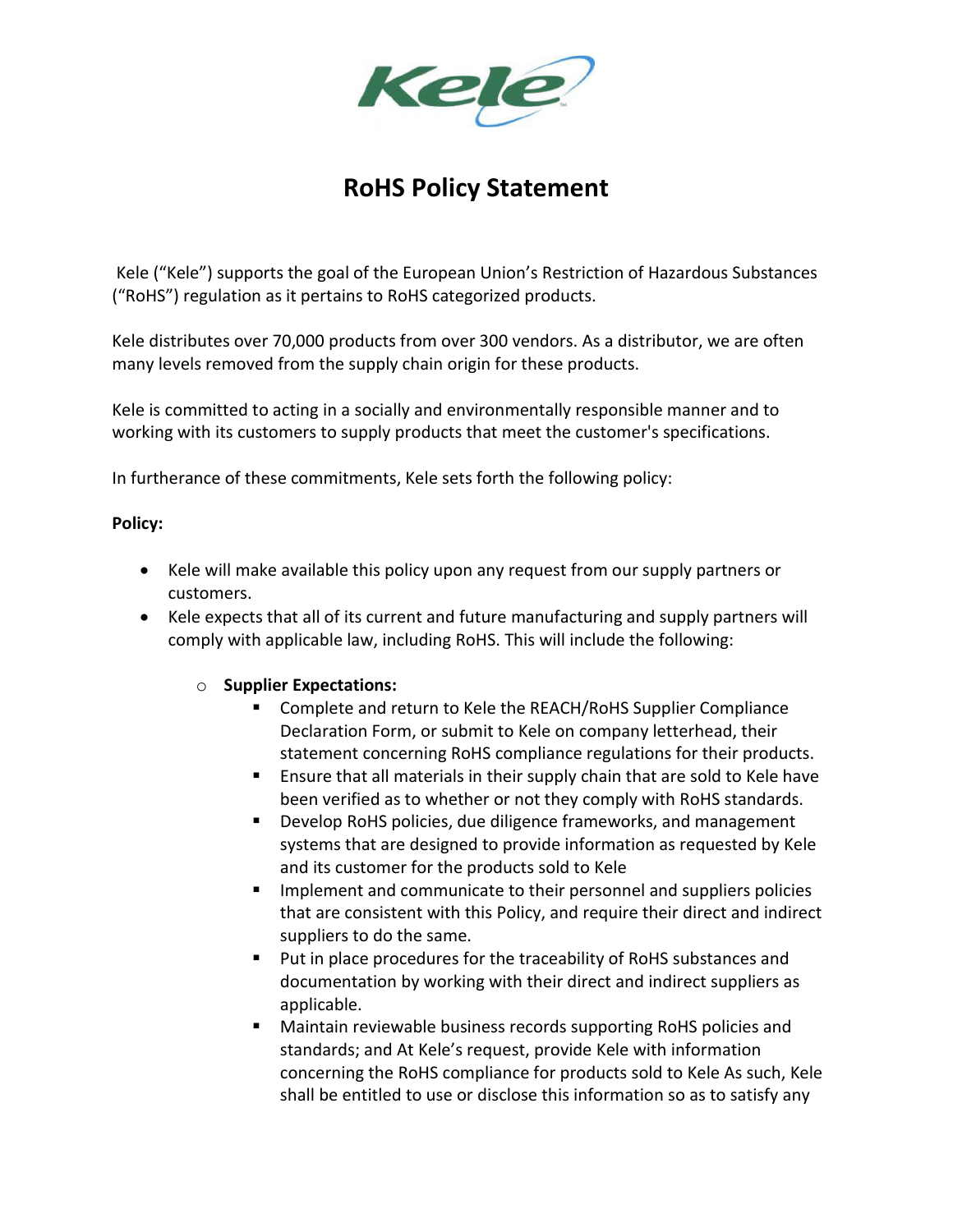

legal or regulatory requirements, customer requests, or any marketing communications, notwithstanding the terms of any confidentiality agreements that do not specifically reference this paragraph.

 Suppliers also are encouraged to support industry efforts to enhance traceability and responsible practices in RoHS supply chains.

### o **Consequences for Supplier Non-compliance:**

- Kele evaluates its relationships with its suppliers on an ongoing basis.
- Kele reserves the right to evaluate the extent to which a supplier has failed to reasonably comply with this Policy.
- Kele reserves the right to request additional documentation from its suppliers regarding the origin of any RoHS standards materials included in any products sold to Kele.
- Suppliers who do not reasonably comply with this Policy shall be reviewed by Kele's supply chain organization for future business.
- In the event Kele determines that a supplier's efforts to comply with this Policy have been deficient and the supplier fails to cooperate in developing and implementing reasonable remedial steps, Kele reserves the right to take appropriate actions up to and including discontinuing purchases from the supplier.
- Additionally, nothing in this Policy is intended to in any way grant any additional rights or expectations to a Kele supplier or in any way modify or otherwise limit in any way any of Kele's contractual or legal rights.

# o **Customer Requests Obligations:**

- Kele has this standardized policy and will provide it upon request to our customers.
- If a Kele customer should require additional information not covered by this policy, or information provided by our employees; the customer must submit the following:
	- A complete parts list of items that have been purchased from Kele for which you require information. This list will must have Kele part numbers.
	- A contact for all communications and information.
	- Specific details for the "additional information" requested.\*
	- Kele will be given at least 90 days to return requested information unless otherwise agreed upon by Kele RoHS administrator and customer.

\*Kele does not guarantee that all "additional information" requests will be fulfilled or completed.